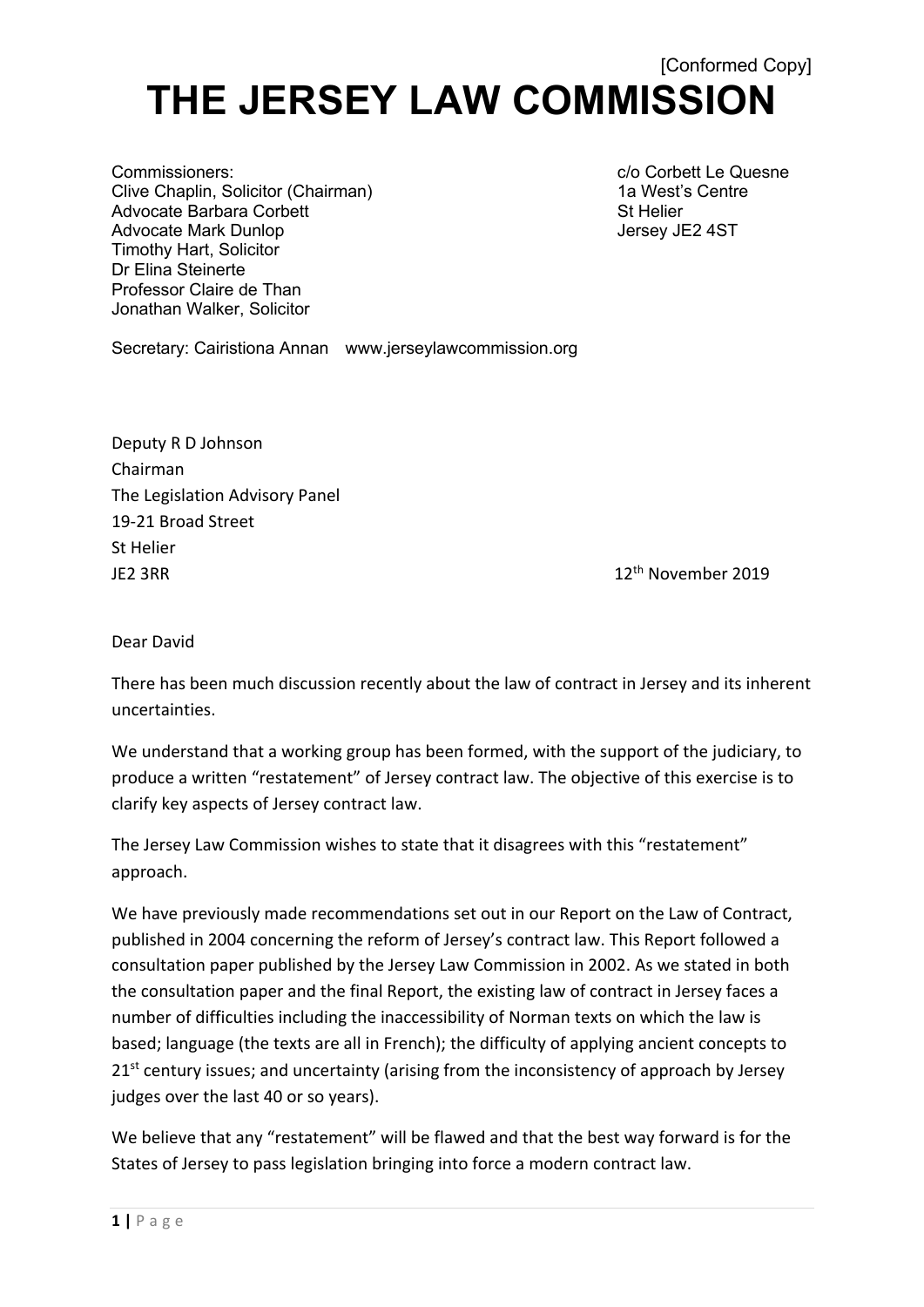The "restatement" approach is flawed for the following reasons:

- A "restatement" can only state what the existing law of contract is, and has the aim of assisting courts and others who are tasked with applying the law. It cannot make law. However, there are areas of Jersey contract law which are fundamentally uncertain due to conflicting approaches having been taken in Jersey judgments. A "restatement" cannot cure these inconsistencies; if a written document attempts any improvement or reform, then it is not a restatement.
- In addition, there are areas of Jersey contract law which have not been developed due to the absence of Jersey cases. A "restatement" exercise cannot make law and therefore any "restatement" cannot fill in these gaps. Areas of contract law will still need to be developed by the Jersey courts. The temptation of any "restatement" exercise may be to draw on modern French law to fill any gaps (as having a possible link to the old customary law principles). However, modern French law is not the law of Jersey and a "restatement" cannot state what it wishes the Jersey law of contract to be.
- Any restatement will not have official status. It may carry some weight but any person litigating before the Jersey courts would no doubt still wish to research the old materials for the best arguments that favour that person's case. Indeed, the restatement may be challenged and other authorities cited as appropriate (e.g. modern English law, modern French law, Roman law etc). A "restatement" will therefore not lead to any better certainty as to what the Jersey law of contract is. Moreover, the continued relevance of the original French sources will not address fundamental concerns concerning the accessibility and understanding of Jersey contract law. These concerns raise important issues about legal certainty.
- The working group will no doubt comprise experienced practitioners and experts. However, by number, they will clearly represent a small fraction of Jersey lawyers and other interested parties. They will not have been elected to this role. The "restatement" will therefore only be the unofficial opinion of a small number of lawyers.
- There are those who argue that Jersey contract law should have a distinct French bias, reflecting the origins of our customary law. Part of the rationale, we understand, for this bias is a desire to ensure that Jersey's contract law remains different to or distinctive from the English law of contract. In contrast, there are those who argue that English contract law should be the preferred model primarily for accessibility and certainty. Views as to the development of Jersey contract law can therefore be polarised. The working group may be biased towards one approach over another. Any such bias may devalue the "restatement". The future of Jersey's contract law should therefore be resolved by the legislature as the only appropriate body to make law.